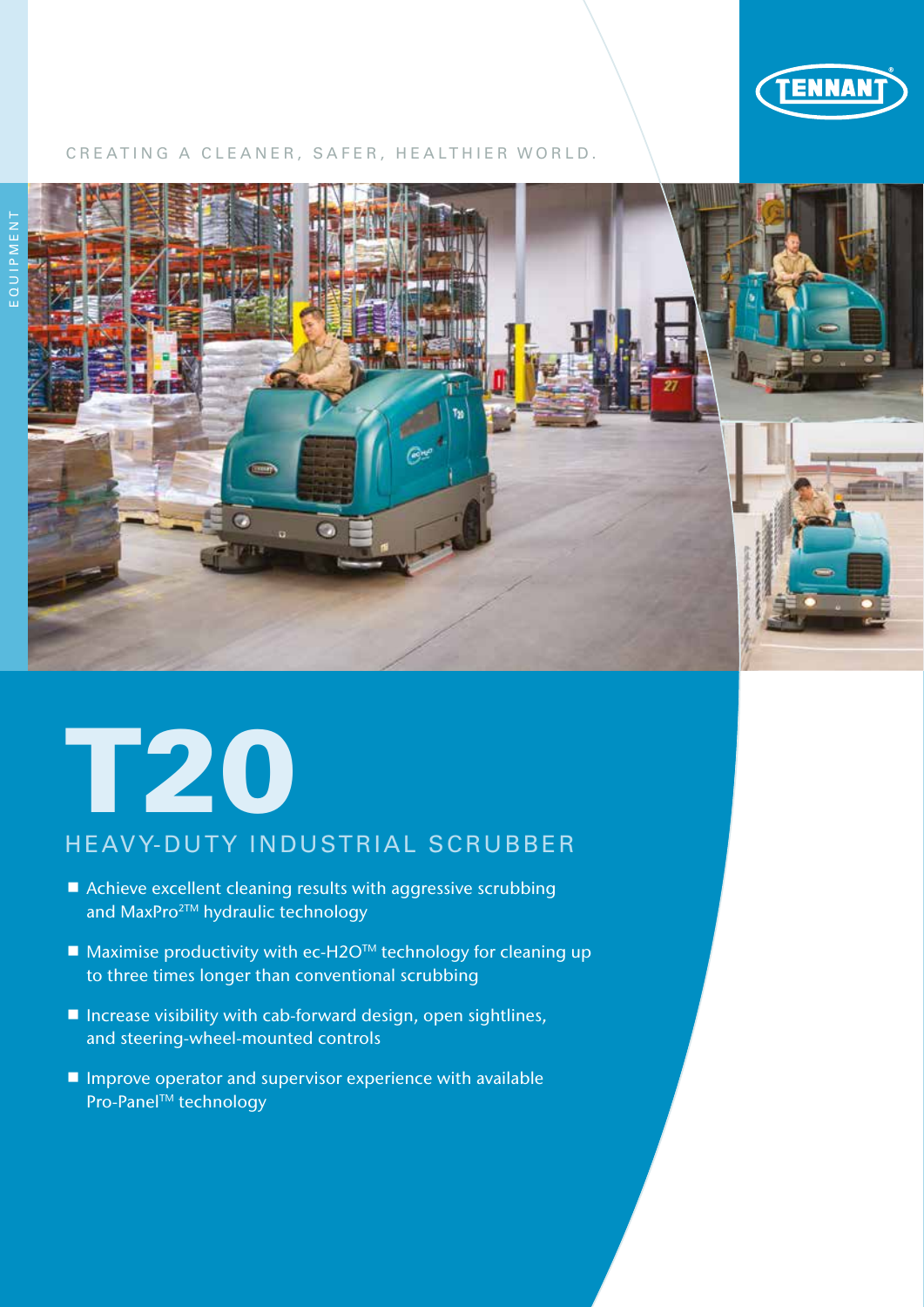# A HIGH-PERFORMING, HEAVY-DUTY SCRUBBER FOCUSED ON DELIVERING CUSTOMISED SOLUTIONS TO MEET CUSTOMER NEEDS



# THE T20 ADDRESSES YOUR KEY BUSINESS CHALLENGES

## REDUCE COST TO CLEAN

€

• Maximise productivity with an optional side brush that provides increased reach along edges and a wider cleaning path.

## MAINTAIN HEALTH & SAFETY

• Ensure safe operation with cab-forward design that improves visibility and full front shroud that ensures operator leg and foot protection.

## ENHANCE FACILITY IMAGE

• Deliver excellent cleaning results with MaxPro2<sup>™</sup> hydraulic technology that provides consistent power to the brush drive motors regardless of floor surface changes.

## EASY OPERATION & MAINTENANCE

• Reduce training and simplify operation with the Touch-n-Go<sup>TM</sup> control module featuring 1-Step<sup>TM</sup> start button.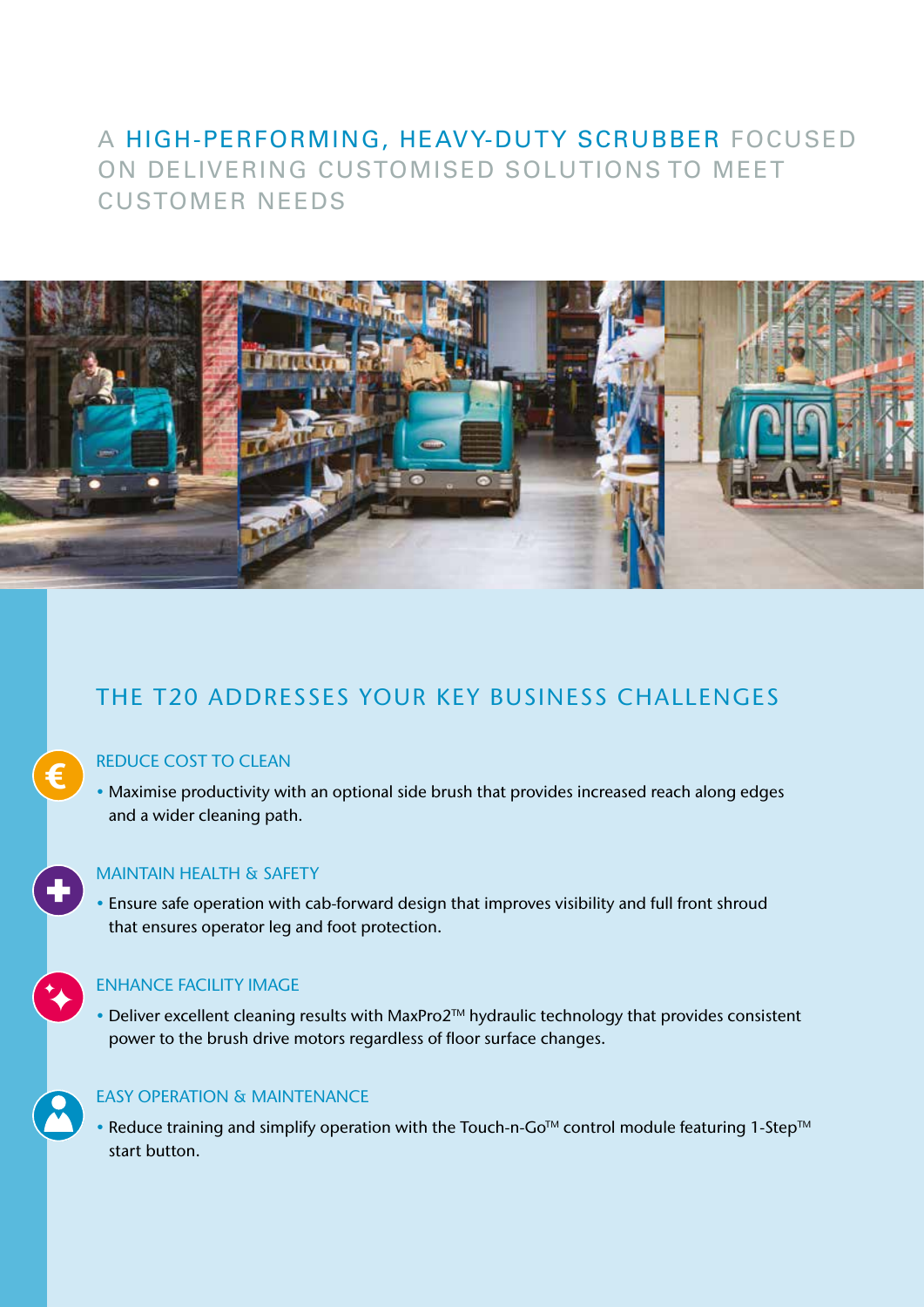## INSIDE THE

Touch-n-Go<sup>TM</sup> control module  $\cdots$ with 1-Step™ start button allows easy access to cleaning settings without having to remove hands from the wheel

T20

Full front shroud ensures operator leg and foot • protection

Corrosion-resistant ... Duramer<sup>™</sup> construction on shrouding and solution and recovery tanks for long life

Front-wheel steering and high-traction tyres provide excellent manoeuvrability in congested spaces

Forward operating position improves operator safety and visibility

Optional ec-H2O™ technology improves productivity and reduces environmental impact

- Solution and recovery tanks
- allow for complete visual inspection and cleanout

Heavy-gauge steel frame with full wraparound bumper and cushioned rollers help protect machine life •

Yellow touch points save time and ensure proper maintenance

Cylindrical brushes and easy-to-remove debris tray maximise productivity

Dura-Track™ parabolic squeegee with SmartRelease™ improves water pickup and damage resistance

Scrubbing side brush widens cleaning path up to 54 in/1,370 mm. Disk scrub head for effective scrubbing and simple no-tool brush change.

Rear and side steel guards protect squeegee upon impact and prevent it from hooking on to obstacles.





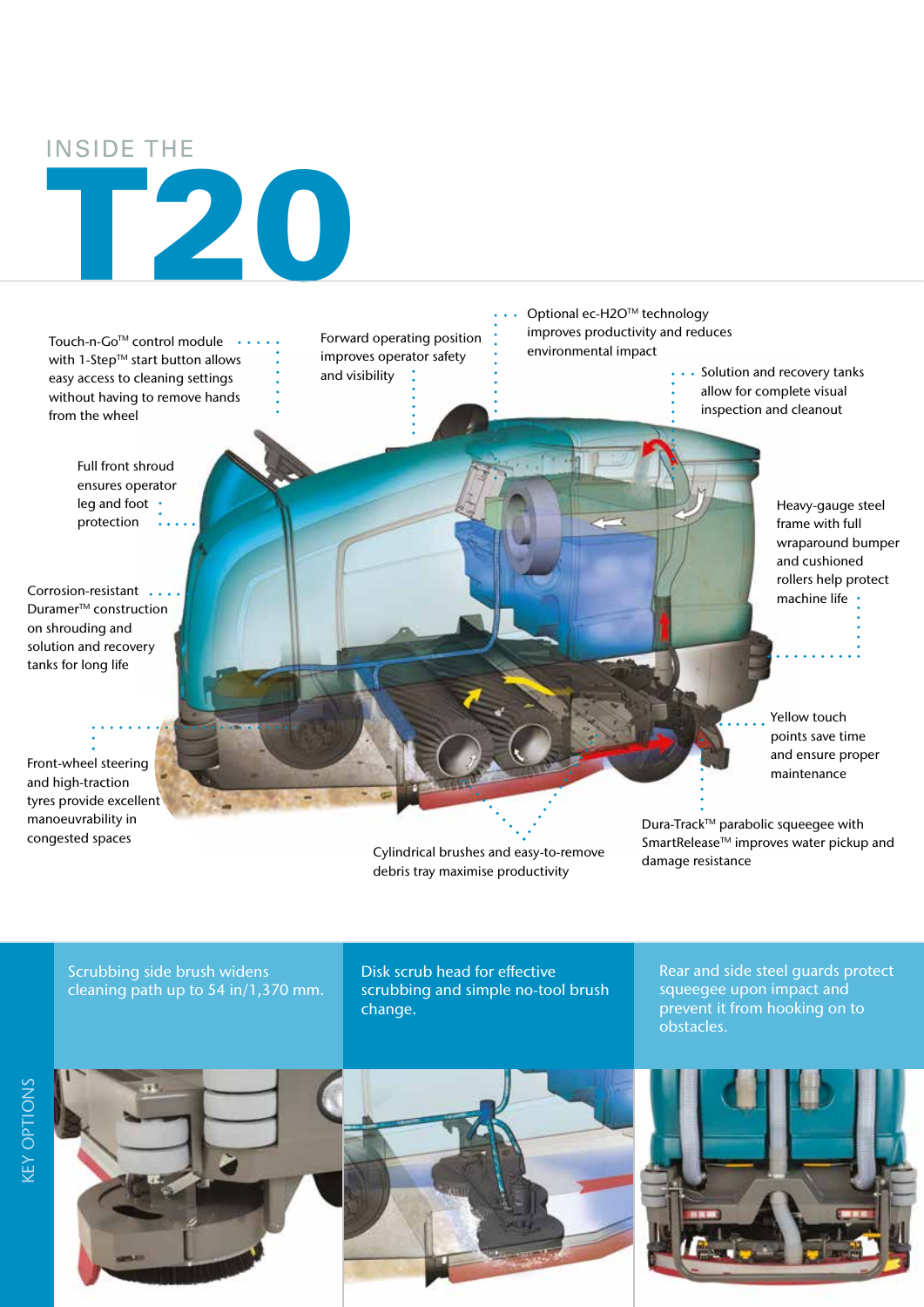# ENGINEERED FOR PRODUCTIVITY



Dura-Track™ Parabolic Squeegee

Overhead guard protects operators from falling objects.

- ▶ Touch-n-Go<sup>TM</sup> control module with 1-Step<sup>TM</sup> start button allows operators quick access to all settings without removing hands from the steering wheel.
- **Cab-forward position and spacious operator** compartment provide outstanding visibility, safety Touch-n-Go<sup>™</sup> Control Module and ergonomics to protect operators, the machine Easy-Access Design and your facility.
	- **D** Dura-Track<sup>TM</sup> parabolic squeegee with SmartRelease™ delivers exceptional water pickup and reduces maintenance and replacement parts due to squeegee damage.
	- **Easy-access design** offers quick service access and visibility to on-board diagnostics, helping minimise downtime and reduce maintenance costs.
	- $\triangleright$  Debris tray on cylindrical units is equipped with handle and wheels to allow for simple and fast removal, transport, and emptying of the debris.
	- Heavy-duty frame with cushioned corner rollers  $\blacktriangleright$ helps protect your facility and machine.





Debris Tray



Heavy-duty Frame and Cushioned Corner Rollers

High-powered pressure washer allows for easy blast-cleaning of hard-to-reach areas.

Safety warning light ensures awareness of machine during operation.



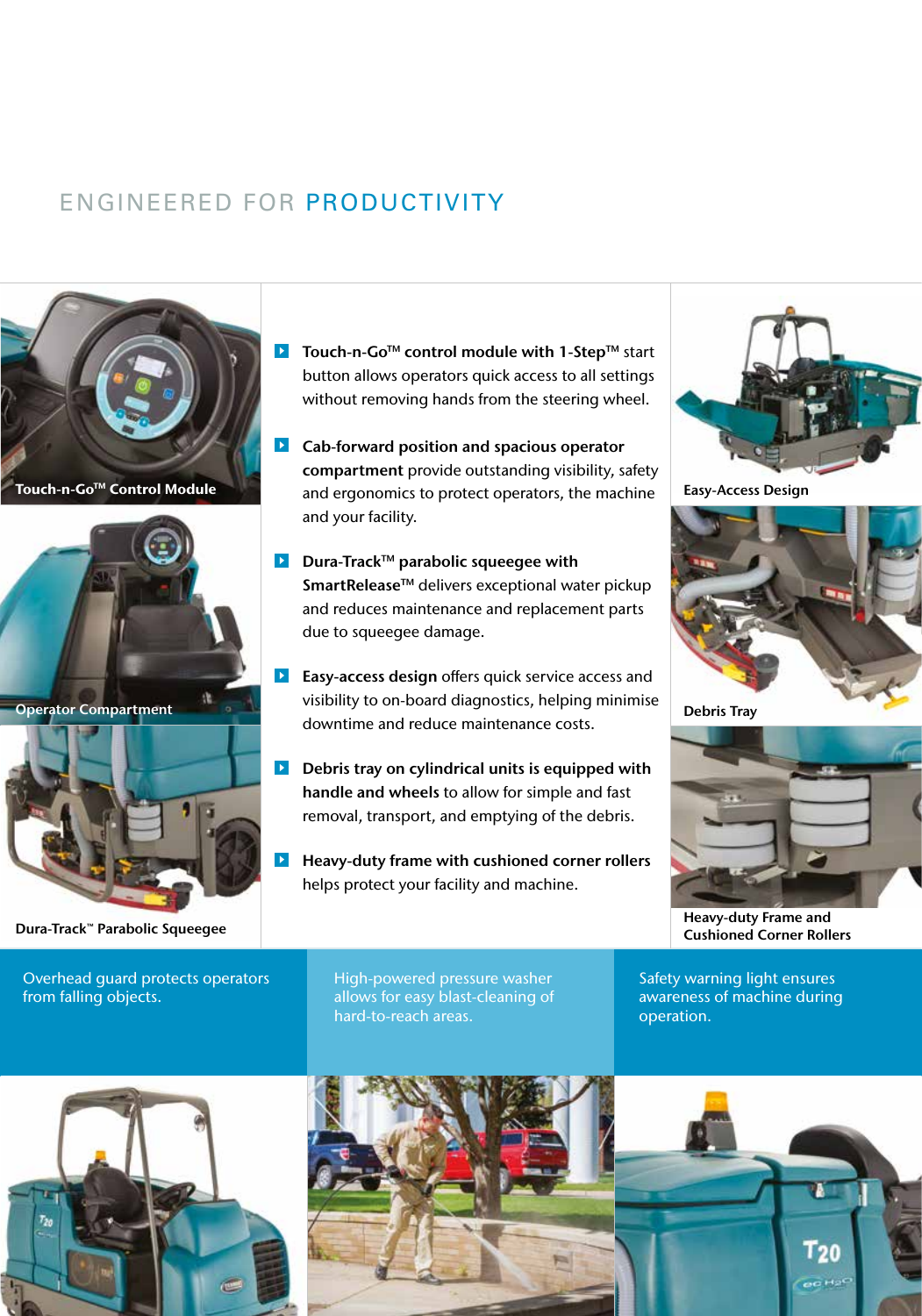# INNOVATIVE TECHNOLOGIES



## AVAILABLE PRO-PANEL™ TECHNOLOGY REDEFINES THE USER EXPERIENCE

Transform your cleaning operation with Pro-Panel™ technology – a revolutionary breakthrough in user experience. Pro-Panel™ technology integrates multiple controls into an intuitive, high-visibility touchscreen interface.

**Effectively manage your asset and operators** with supervisor controls that allow the machine function to be matched to the operator skill level and prevent unauthorised use.



- Ensure successful starts with  $Pro-ID<sup>TM</sup>$  operator login, which automatically activates the specific operator's personalised cleaning settings and downloadable Pro-Check™ pre-operation checklists.
- Increase cleaning efficiency with programmable Zone Settings<sup>TM</sup> that allow you to establish preferred cleaning settings by area of facility.
- **Provide operators with a view of their cleaning path without having to take their** eyes off the direction of travel with **PerformanceView**™.
- Increase visibility with a **backup camera** featuring coloured guidelines that help drivers safely dump debris and avoid objects when in reverse.
- Reduce the need for extensive operator training with on-board, on-demand videos.
- Increase machine ease of use with 28 different language options.

# ADDITIONAL EXCLUSIVE **TECHNOLOGIES**

All technologies increase scrub time up to three times using a single tank of water.



ec-H2O™ technology electrically converts water into an innovative cleaning solution that cleans effectively, saves money, improves safety, and reduces environmental impact\* compared to daily cleaning floor chemicals and methods.



\* Based on a study by EcoForm™. Visit www.tennantco.com for more information.



ES® Extended Scrubbing productivity enhancement system recycles cleaning chemicals to increase uptime and improve productivity by scrubbing floors using 66% less chemicals than traditional cleaning methods.